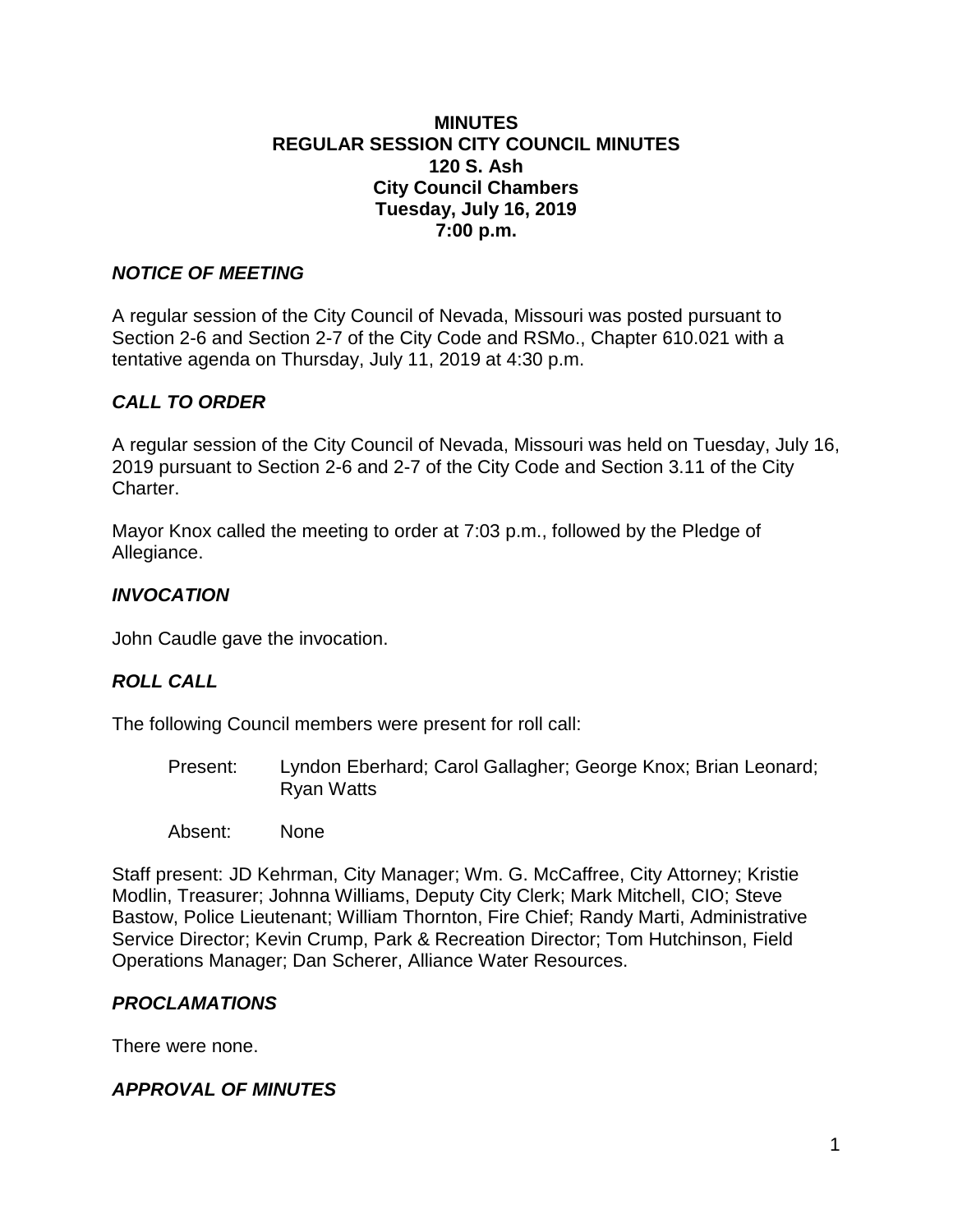Councilperson Watts moved to accept the July 2, 2019 regular session City Council minutes as written. Councilperson Eberhard provided the second. The motion was duly considered and passed unanimously.

## *APPOINTMENTS TO BOARDS AND COMMISSIONS*

There were none.

# *CONSIDERATION OF BIDS*

There were none.

# *PUBLIC PARTICIPATION FROM THOSE REGISTERED WITH THE CITY CLERK*

There were none

### *COMMUNICATIONS AND PETITIONS*

There were none.

# *OLD BUSINESS*

There was none.

#### *NEW BUSINESS*

Next to be considered was Resolution No. 1534 Approving Liquor License applications for the period of August 1, 2019 through July 31, 2020.

Councilperson Leonard moved to approve Resolution No. 1534, seconded by Councilperson Eberhard. The motion was duly considered and passed unanimously.

# *REPORTS*

#### *Monthly Department Reports*

The following reports were reviewed and are on file in the City Clerk's Office:

- i. Municipal Court June
- ii. Fire Department May, June
- iii. Animal Control June
- iv. Police Department June
- v. Alliance Water Resources June
- vi. Finance June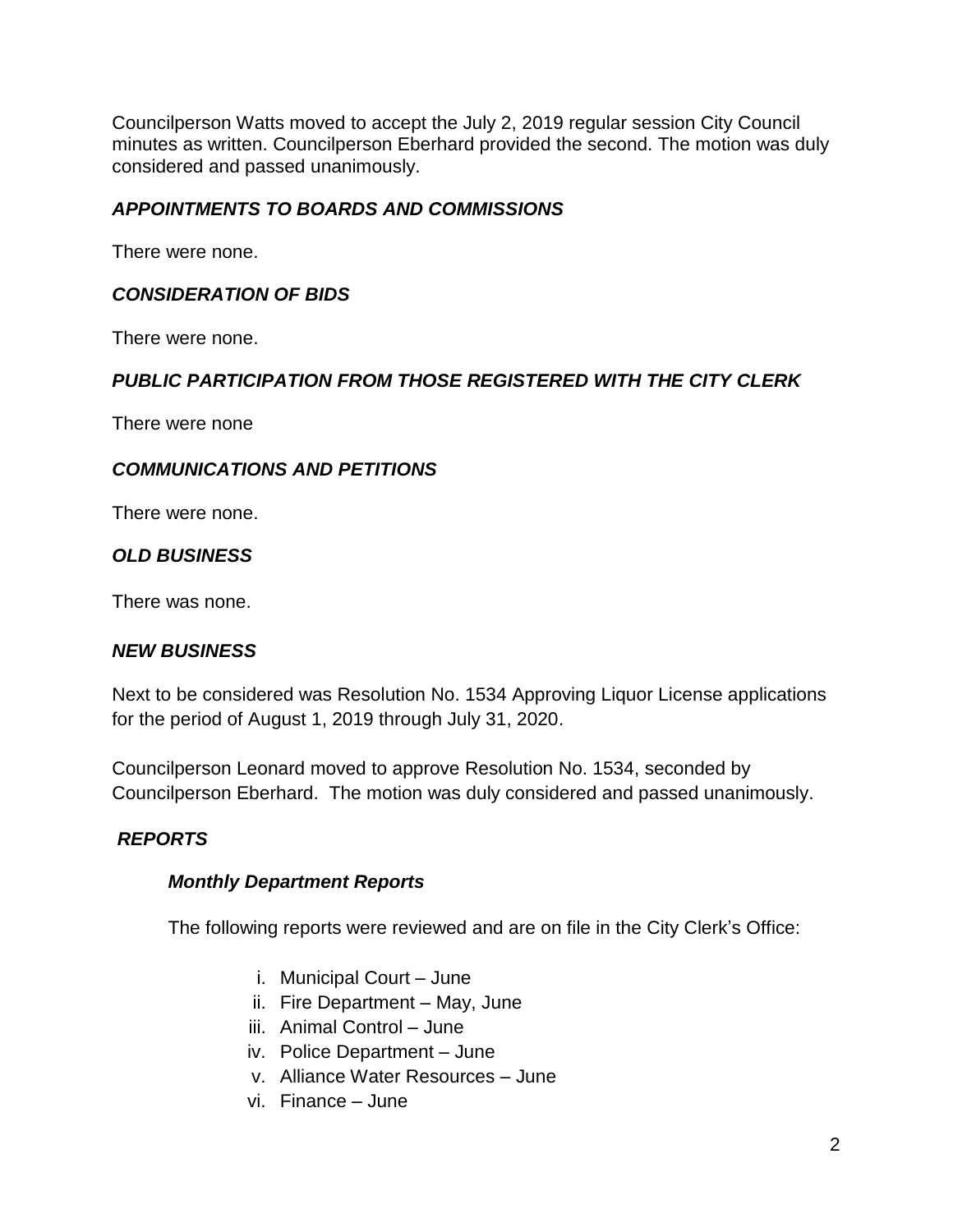#### i. Business License – June

### *Boards and Commissions Written Minutes/Reports*

There were none.

### *Mayor's Report*

There was none.

### *City Manager's Report*

There was none.

### *MISCELLANEOUS MATTERS*

Councilperson Gallagher inquired about fees and forms online as well as Safety Policies and Procedures.

Councilperson Eberhard asked for an update concerning the abatement of the old Baptist church building; bids will be coming to Council at next meeting. Also inquired about parking on the square; issue is still being worked on.

#### *ADJOURNMENT*

With no further business to come before City Council, Mayor Knox asked for a motion to adjourn.

Councilperson Gallagher moved to adjourn the regular session of City Council. Councilperson Eberhard provided the second. The motion was duly considered and passed by the following vote:

Aye: Eberhard; Gallagher; Knox; Leonard; Watts

Nay: None

Absent: None

The meeting adjourned at 7:23 p.m.

Johnna Williams, Deputy City Clerk

\_\_\_\_\_\_\_\_\_\_\_\_\_\_\_\_\_\_\_\_\_\_\_\_\_\_\_\_\_\_\_

\_\_\_\_\_\_\_\_\_\_\_\_\_\_\_\_\_\_\_\_\_\_\_\_\_\_\_\_\_\_\_\_